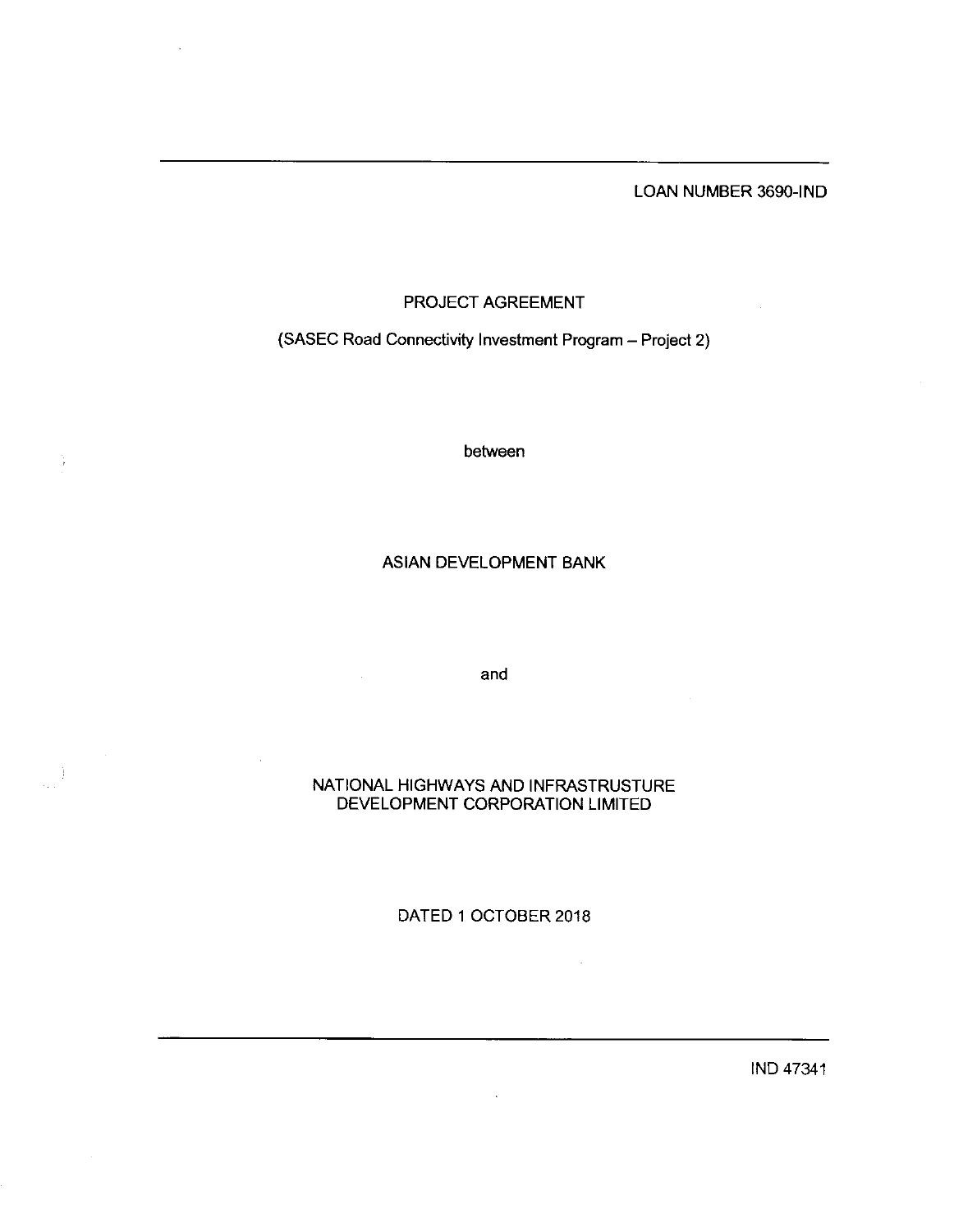### PROJECT AGREEMENT

PROJECT AGREEMENT dated 1 0ctober 2018 between ASIAN DEVELOPMENT BANK ("ADB") and NATIONAL HIGHWAYS AND INFRASTRUCTURE DEVELOPMENT CORPORATION LIMITED("NHIDCL").

### WHEREAS

(A) by a Loan Agreement of even date herewith between India ("Borrower") and ADB, ADB has agreed to make to the Borrower a loan of one hundredfifty million Dollars (\$150,000,000) on the terms and conditions setforth in the Loan Agreement, but only on the condition that a portion of the proceeds of the loan be made available to NHIDCL and that NHIDCL agrees to undertake certain obligations towards ADB setforth herein; and

(B) NHIDCL, in consideration of ADB entering into the Loan Agreement with the Borrower, has agreed to undertake the obligations set forth herein;

NOW THEREFORE the parties hereto agree as follows:

### ARTICLE I

### **Definitions**

Section 1.01. Wherever used in this Project Agreement, unless the context otherwise requires, the several terms defined in the Loan Agreement and in the Loan Regulations (as so defined) have the respective meanings therein set forth, except that for purposes of this Project Agreement: the term "the Project" means Component A of the Project, as described in Schedule 1 to the Loan Agreement;

#### **ARTICLE II**

### Particular Covenants

Section 2.01. (a) NHIDCL shall carry out the Project with due diligence and efficiency, and in conformity with sound applicable technical, financial, business, and development practices.

(b) In the carrying out of the Project and operation of the Project facilities, NHIDCL shall perform all obligations set forth in the Loan Agreement to the extent that they are applicable to it.

Section 2.02. NHIDCL shall make available, promptly as needed, and on terms and conditions mutually acceptable to ADB and the Borrower, the funds, facilities,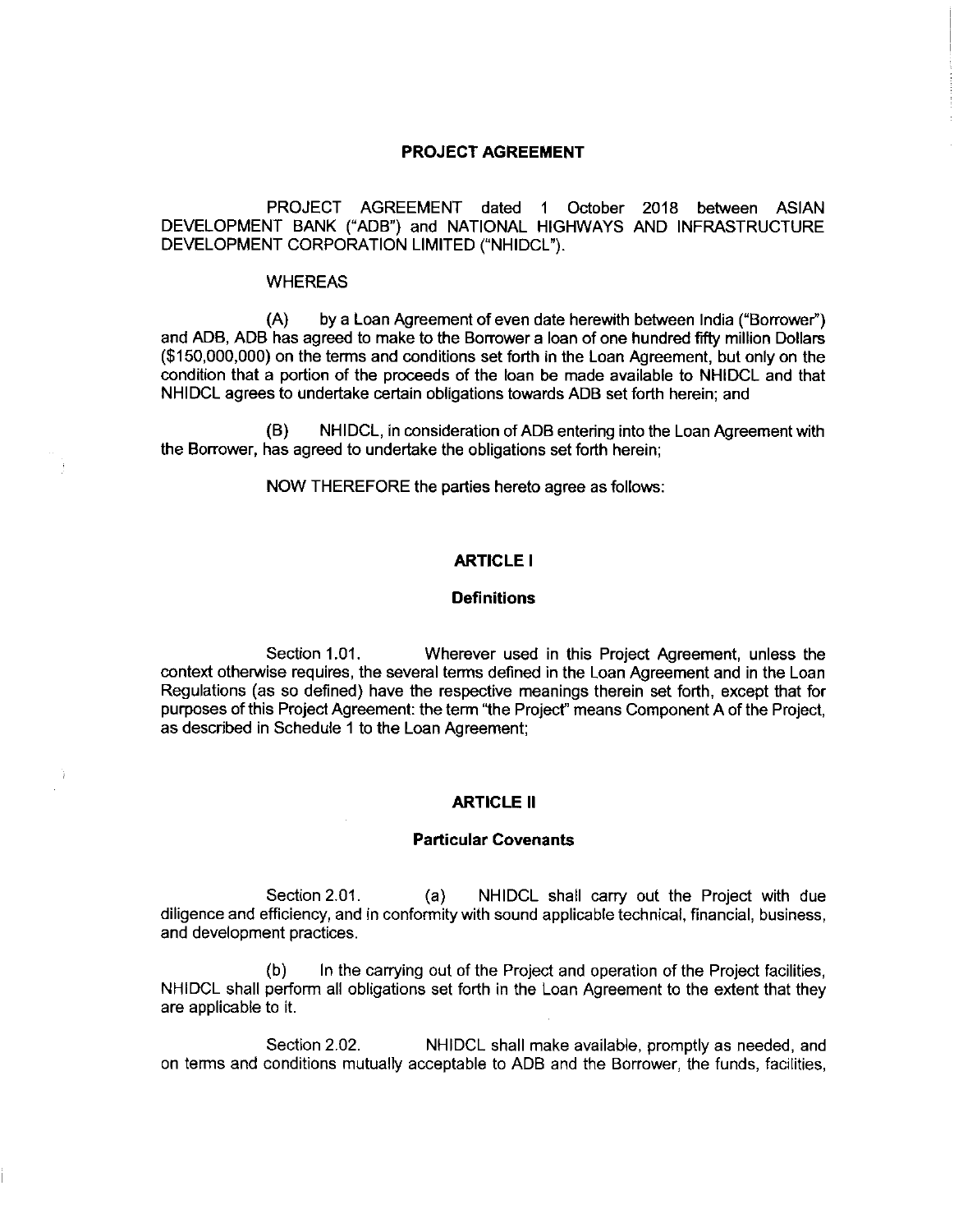services, land and other resources as required, in addition to the proceeds of the Loan, for the carrying out of the Project.

Section 2.03. (a) In the carrying out of the Project, NHIDCL shall engage competent and qualified consultants and contractors consistent with ADB's Procurement Guidelines, to an extent and upon terms and conditions mutually satisfactory to ADB and the Borrower.

(b) Except as ADB may otherwise agree, NHIDCL shall procure all items of expenditures to be financed out of the proceeds of the Loan in accordance with the provisions of Schedule 4 to the Loan Agreement. ADB may refuse to finance a contract where any such item has not been procured under procedures substantially in accordance with those agreed between the Borrower and ADB or where the terms and conditions of the contract are not satisfactory to ADB.

Section 2.04. NHIDCL shall carry out the Project in accordance with plans, design standards, specifications, work schedules and construction methods mutually acceptable to ADB and the Borrower. NHIDCL shall furnish, or cause to be furnished, to ADB, promptly after their preparation, such plans, design standards, specifications and work schedules, and any material modifications subsequently made therein, in such detail as ADB shall reasonably request.

Section 2.05. (a) NHIDCL shall take out and maintain with responsible insurers, or make other arrangements satisfactory to ADB for, insurance of Project facilities to such extent and against such risks and in such amounts as shall be consistent with sound practice.

(b) Without limiting the generality of theforegoing, NHIDCL, shall insure, or cause to be insured, the Goods to be procured, including imported for the Project against hazards incident to the acquisition, transportation and delivery thereof to the place of use or installation, and for such insurance any indemnity shall be payable in a currency freely usable to replace or repair such Goods.

Section 2.06. NHIDCL shall maintain, or cause to be maintained, records and accounts adequate to identify the items of expenditure financed out of the proceeds of the Loan, to disclose the use thereof in the Project, to record the progress of the Project (including the cost thereof) and to reflect, in accordance with consistently maintained sound accounting principles, its operations and financial condition.

- j

Section 2.07. (a) ADB and NHIDCL shall cooperate fully to ensure that the purposes of the Loan will be accomplished.

(b) NHIDCL shall promptly inform ADB through the Borrower of any condition which interferes with, or threatens to interfere with, the progress of the Project, the performance of their respective obligations under this Project Agreement or the Financing Arrangements, or the accomplishment of the purposes of the Loan.

(c) ADB and NHIDCL shall from time to time, at the request of either party, exchange views through their representatives with regard to any matters relating to the Project, NHIDCL and the Loan.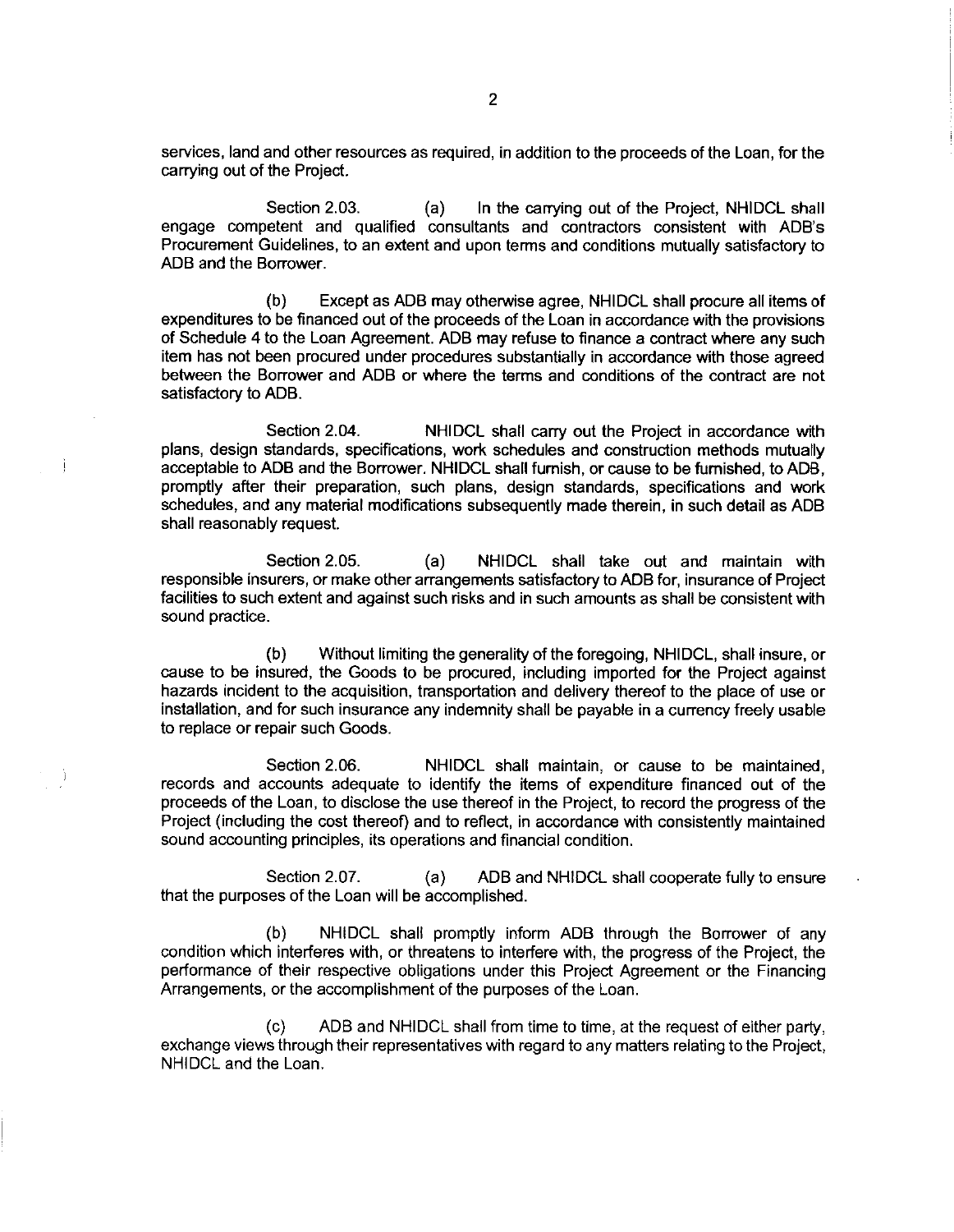Section 2.08. (a) ln so far as it relates to the Project, NHIDCL shall furnish to ADB all such reports and information as ADB shall reasonably request concerning (i) the Loan and the expenditure of the proceeds thereof; (ii) the items of expenditure financed out of such proceeds; (iii) the Project; (iv) the administration, operations and financial condition of NHIDCL; and (v) any other matters relating to the purposes of the Loan.

(b) Without limiting the generality of the foregoing, NHIDCL shall furnish to ADB periodic reports on the execution of the Project and on the operation and management of the Project facilities. Such reports shall be submitted in such form and in such detail and within such a period as ADB shall reasonably request, and shall indicate, among other things, progress made and problems encountered during the period under review, steps taken or proposed to be taken to remedy these problems, and proposed program of activities and expected progress during the following period.

(c) Promptly after physical completion of the Project, but in any event not later than 3 months thereafter or such later date as ADB may agree for this purpose, NHIDCL shall prepare and furnish to ADB a report, in such form and in such detail as ADB shall reasonably request, on the execution and initial operation of the Project, including its cost, the performance by NHIDCL of their respective obligations under this Project Agreement and the accomplishment of the purposes of the Loan.

J

Section 2.09. (a) NHIDCL shall(i) maintain separate accounts and records for the Project; (ii) prepare annual financial statements for the Project in accordance with financial reporting standards prevalent in the country; (iii) have such financial statements audited annually by independent auditors whose qualifications, experience and terms of reference are acceptable to ADB, in accordance with auditing standards acceptable to ADB; (iv) as part of each such audit, have the auditors prepare a report, which includes the auditors' opinion(s) on the financial statements and the use of the Loan proceeds, and a management letter (which sets out the deficiencies in the internal control of the Project that were identified in the course of the audit, if any); and (v) furnish to ADB, no later than 6 months after the close of the fiscal year to which they relate, copies of such audited financial statements, audit report and management letter, all in the English language, and such other information concerning these documents and the audit thereof as ADB shall from time to time reasonably request.

(b) ADB shall disclose the annual audited financial statements for the Project and the opinion of the auditors on the financial statements within 14 days of the date of ADB's confirmation of their acceptability by posting them on ADB's website.

(c) In addition to annual audited financial statement referred to in subsection (a) hereinabove, NHIDCL shall (i) provide its annual financial statements prepared in accordance with financing reporting standards prevalent in the country; (ii) have its financial statements audited annually by independent auditors whose qualifications, experience and terms of reference are acceptable to ADB, in accordance with auditing standards acceptable to ADB; (iii) as part of each such audit, have the auditors prepare the auditors' opinion(s) on the financial statements; and (iv) furnish to ADB, no later than 1 month after approval by the relevant authority, copies of such audited financial statements and auditors' opinion(s), all in the English language, and such other information concerning these documents and the audit thereof as ADB shall from time to time reasonably request.

(d) NHIDCL shall enable ADB, upon ADB's request, to discuss thefinancial statements for the Project and NHIDCL's financial affairs where they relate to the Project with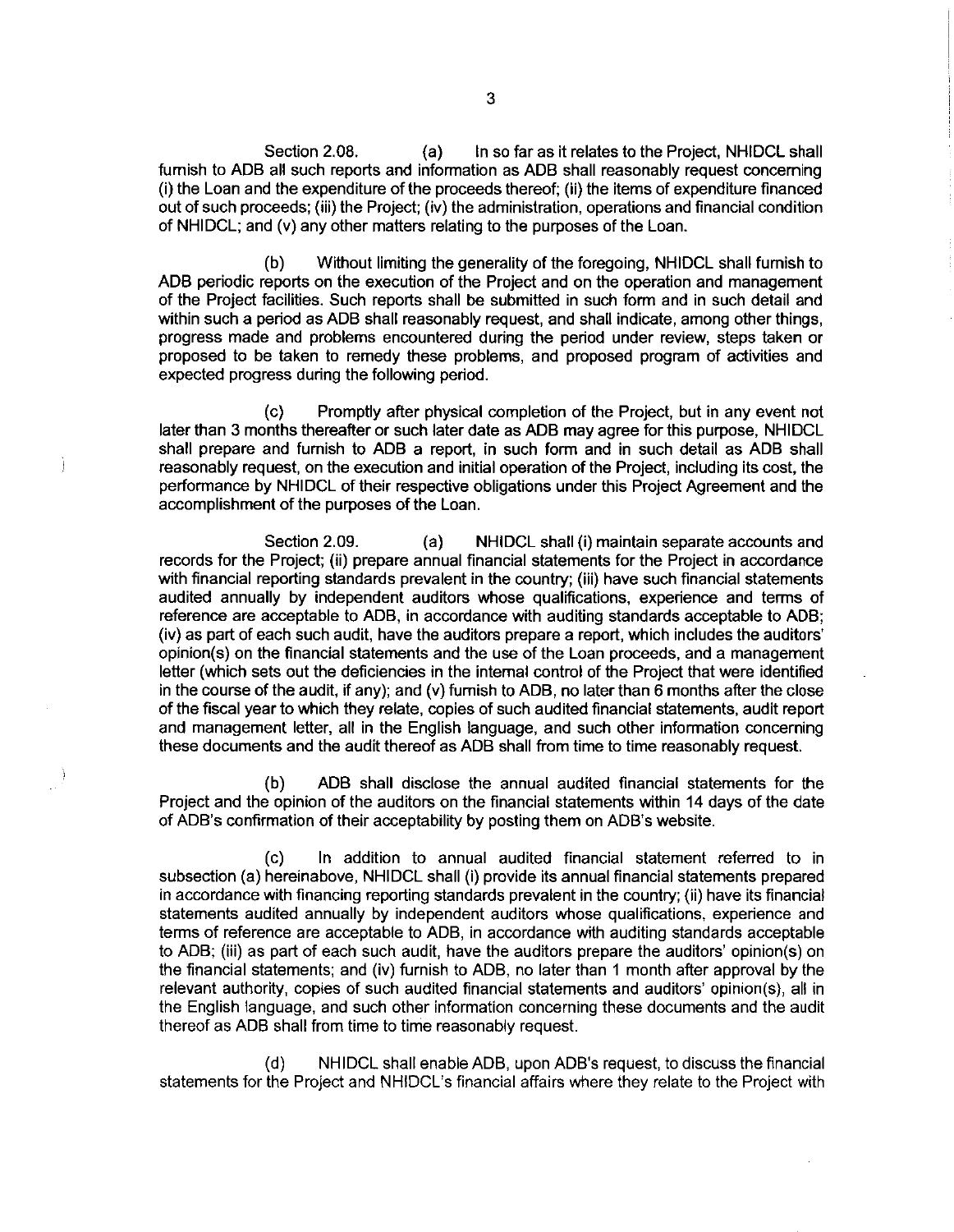the auditors appointed by NHIDCL pursuant to subsections(a)(iii) and(c)(ii) hereinabove, and shall authorize and require any representative of such auditors to participate in any such discussions requested by ADB. This is provided that such discussions shall be conducted only in the presence of an authorized officer of NHIDCL, unless NHIDCL shall otherwise agree.

Section 2.10. NHIDCL shall enable ADB's representatives to inspect the Project, the Goods and Works and any relevant records and documents.

Section 2.11. (a) NHIDCL shall, promptly as required, take all action within its powers to maintain its corporate existence, to carry on its operations, and to acquire, maintain and renew all rights, properties, powers, privileges and franchises which are necessary in the carrying out of the Prolect or in the conduct of its operations.

(b) In so far as it relates to the Project, NHIDCL shall at all times conduct its operations in accordance with sound applicable technical, financial, business, development and operational practices, and under the supervision of competent and experienced management and personnel.

(c) In sofar as it relates to the Project, NHIDCL shall at all times operate and maintain its plants, equipment and other property, and from time to time, promptly as needed, make all necessary repairs and renewals thereof, all in accordance with sound applicable technical, financial, business, development, operational and maintenance practices.

Section 2.12. Except as ADB may otherwise agree, in relation to the Project, NHIDCL shall not sell, lease or otherwise dispose of any of its assets which shall be required for the efficient carrying on of their respective operations or the disposal of which may prejudice their ability to perform satisfactorily any of their respective obligations under this Project Agreement.

Section 2.13. Except as ADB may otherwise agree, NHIDCL shall apply the proceeds of the Loan to the financing of expenditures on the Project in accordance with the provisions of the Loan Agreement and this Project Agreement, and shall ensure that all items of expenditures financed out of such proceeds are used exclusively in the carrying out of the Project.

Section 2.14. NHIDCL shall promptly notify ADB of any proposal to amend, suspend or repeal any provision of its Memorandum and Articles of Association and other constitutional documents, which, if implemented, could adversely affect the carrying out of the Project or the operation of the Project facilities. NHIDCL shall afford ADB an adequate opportunity to comment on such proposal intaking any affirmative action thereon.

### **ARTICLE III**

### Effective Date; Termination

Section 3.01. This Project Agreement shall come into force and effect on the date on which the Loan Agreement comes into force and effect. ADB shall promptly notify NHIDCL of such date.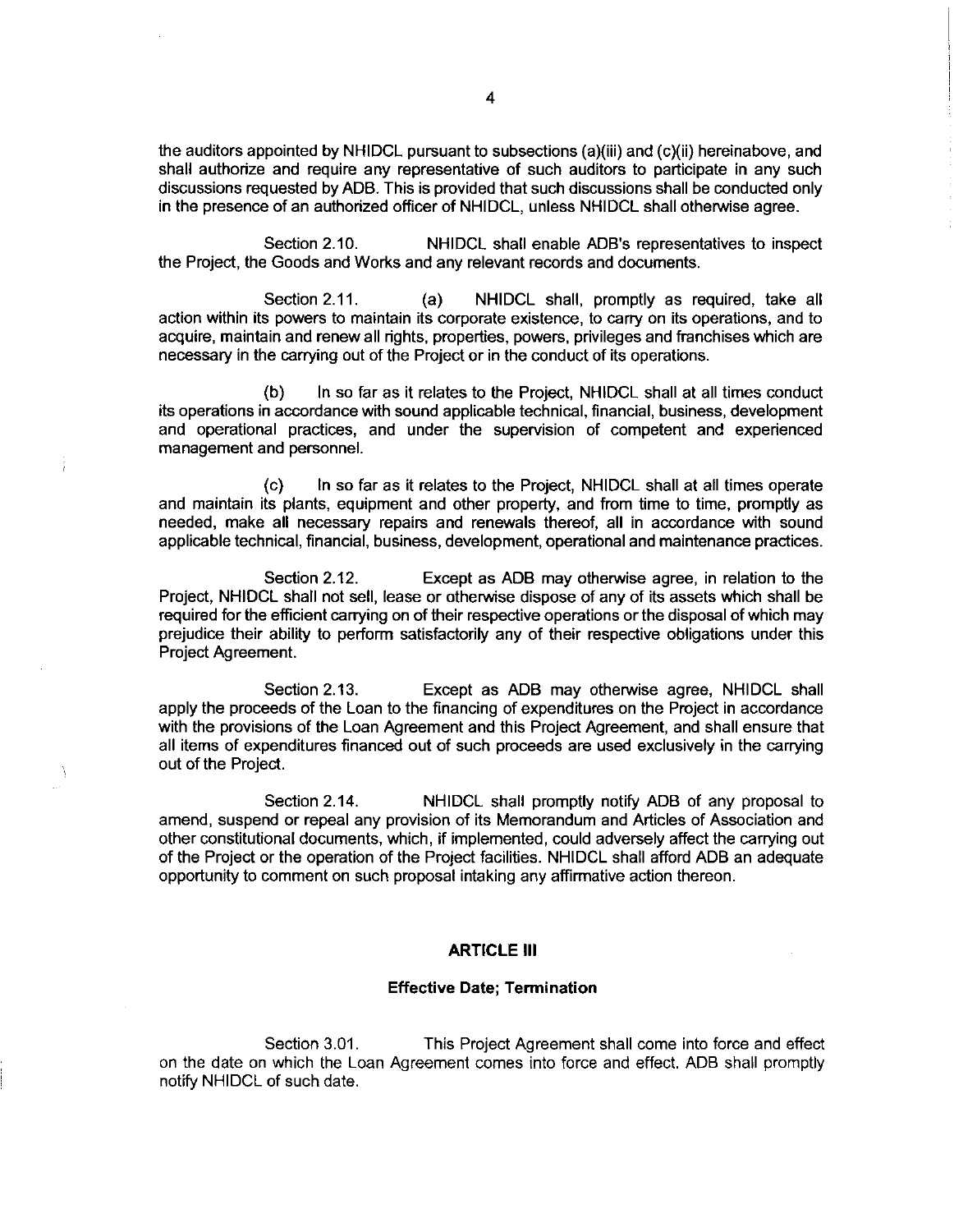Section 3.02. hereunder shall terminate on the date on which the Loan Agreement shall terminate in accordance with its terms. This Project Agreement and all obligations of the parties

Section 3.03. All the provisions of this Project Agreement shall continue in full force and effect notwithstanding any cancellation or suspension under the Loan Agreement.

### ARTICLE IV

#### **Miscellaneous**

Section 4.01. Any notice or request required or permitted to be given or made under this Project Agreement and any agreement between the parties contemplated by this Project Agreement shall be in writing. Such notice or request shall be deemed to have been duly given or made when it shall be delivered by hand, mail or facsimile to the party to which it is required or permitted to be given or made at its address hereinafter specified, or at such other address as such party shall have designated by notice to the party giving such notice or making such request. The addresses so specified are:

### For ADB

Asian Development Bank 6 ADB Avenue Mandaluyong City 1550 Metro Manila **Philippines** 

Facsimile Numbers:

(632) 636-2444 (632) 636- 2340.

### For NHIDCL

Managing Director, NHIDCL 3<sup>rd</sup> Floor, PTI Building 4 Parliament Street New Delhi 110001

Facsimile Number:

### 0091-11-23461603.

Section 4.02. (a) Any action required or permitted to be taken, and any documents required or permitted to be executed, under this Prolect Agreement by or on behalf of NHIDCL may be taken or executed by its Managing Director or by such other person or persons as he or she shall so designate in writing notified to ADB and the Borrower.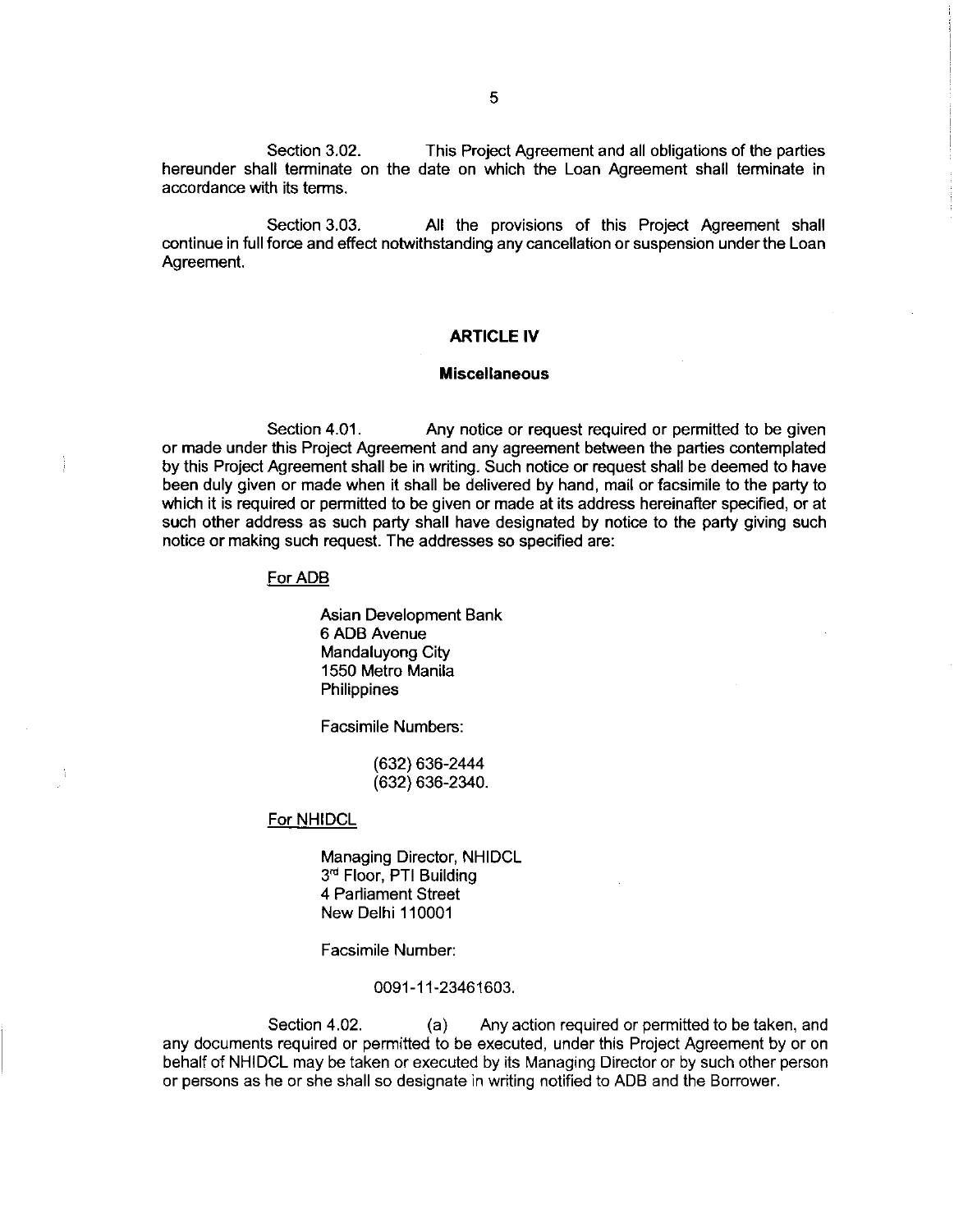(b) NHIDCL shall furnish to ADB sufficient evidence of the authority of each person who will act under subsection (a) hereinabove, together with the authenticated specimen signature of each such person.

Section 4.03. No delay in exercising, or omission to exercise, any right, power or remedy accruing to either party under this Project Agreement upon any default shall impair any such right, power or remedy or be construed to be a waiver thereof or an acquiescence in such default; nor shall the action of such party in respect of any default, or any acquiescence in any default, affect or impair any right, power or remedy of such party in respect of any other or subsequent default.

 $\sim$